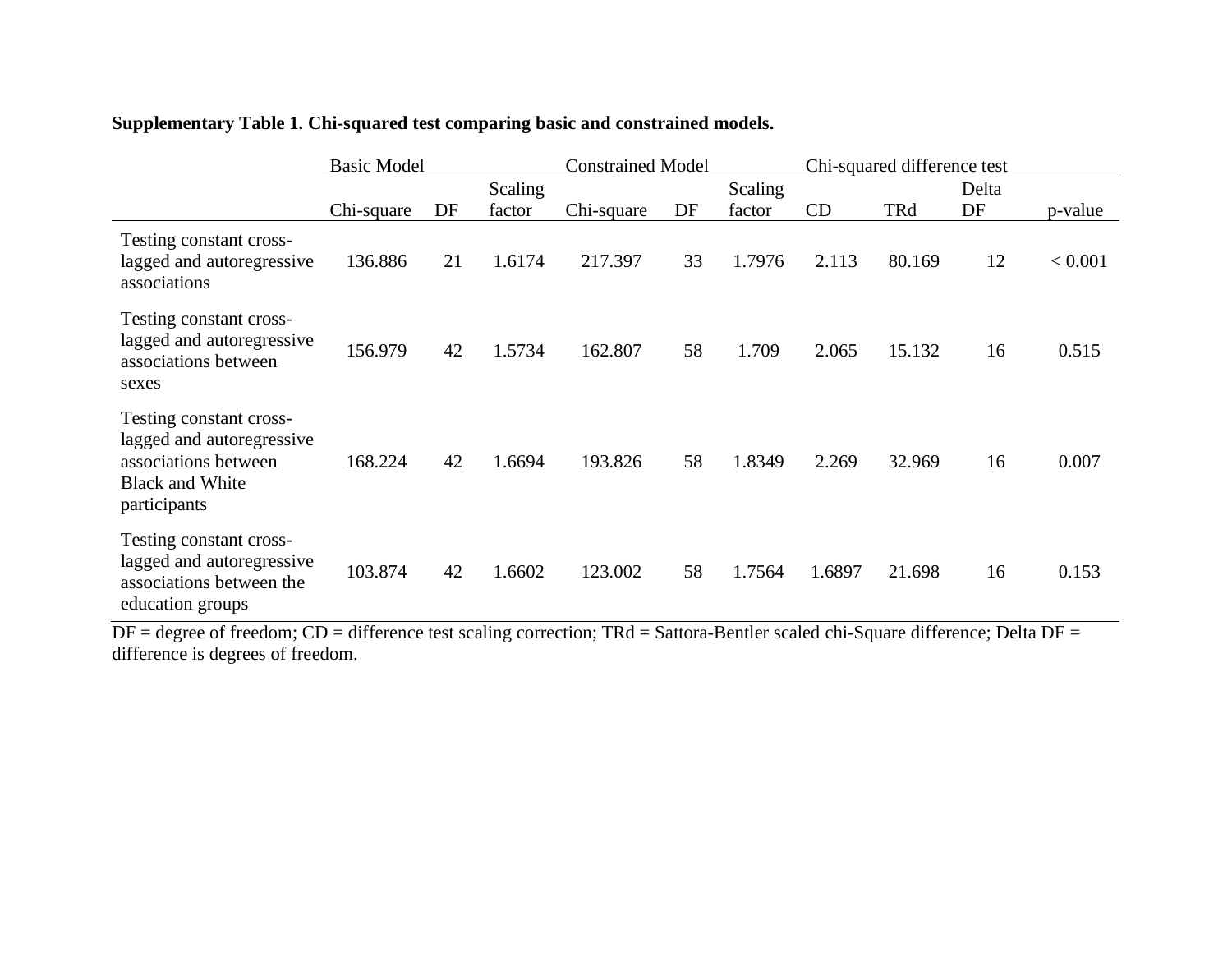## **Supplementary Table 2. A summary table of unstandardized and standardized coefficients in the overall model**

|                                             | Unstd. Coef.     | Std. Coef.       | p-value |
|---------------------------------------------|------------------|------------------|---------|
| <b>Trait Factor Loadings</b>                |                  |                  |         |
| HOMA-IR Age 35                              | $\mathbf{1}$     | 0.805            | < 0.001 |
| HOMA-IR Age 40                              | $\mathbf{1}$     | 0.758            | < 0.001 |
| HOMA-IR Age 45                              | $\mathbf{1}$     | 0.672            | < 0.001 |
| HOMA-IR Age 50                              | $\mathbf{1}$     | 0.586            | < 0.001 |
| HOMA-IR Age 55                              | $\mathbf{1}$     | 0.498            | < 0.001 |
| CES-D Age 35                                | $\mathbf{1}$     | 0.695            | < 0.001 |
| CES-D Age 40                                | $\mathbf{1}$     | 0.729            | < 0.001 |
| CES-D Age 45                                | $\mathbf{1}$     | 0.752            | < 0.001 |
| CES-D Age 50                                | $\mathbf{1}$     | 0.745            | < 0.001 |
| CES-D Age 55                                | 1                | 0.726            | < 0.001 |
| <b>Trait Correlation</b>                    |                  |                  |         |
| Intercept HOMA-IR with Intercept CES-D      | 0.656            | 0.081            | 0.002   |
| <b>State Factor Variances</b>               |                  |                  |         |
| HOMA-IR Age 35                              | $\mathbf{1}$     | 0.594            | < 0.001 |
| HOMA-IR Age 40                              | $\mathbf{1}$     | 0.653            | < 0.001 |
| HOMA-IR Age 45                              | $\mathbf{1}$     | 0.74             | < 0.001 |
| HOMA-IR Age 50                              | $\mathbf{1}$     | 0.81             | < 0.001 |
| HOMA-IR Age 55                              | $\mathbf{1}$     | 0.867            | < 0.001 |
| CES-D Age 35                                | $\mathbf{1}$     | 0.719            | < 0.001 |
| CES-D Age 40                                | $\mathbf{1}$     | 0.684            | < 0.001 |
| CES-D Age 45                                | $\mathbf{1}$     | 0.659            | < 0.001 |
| CES-D Age 50                                | $\mathbf{1}$     | 0.667            | < 0.001 |
| CES-D Age 55                                | $\mathbf{1}$     | 0.688            | < 0.001 |
| <b>Autoregressive Coefficients</b>          |                  |                  |         |
| State HOMA-IR Age 35 -> Age 40              | $-0.016$         | $-0.014$         | 0.915   |
| State HOMA-IR Age 40 -> Age 45              | 0.303            | 0.237            | < 0.001 |
| State HOMA-IR Age $45 \rightarrow$ Age $50$ | 0.474            | 0.378            | < 0.001 |
| State HOMA-IR Age $50 \rightarrow$ Age $55$ | 0.645            | 0.512            | < 0.001 |
| State CES-D Age 35 -> Age 40                | 0.11             | 0.122            | 0.002   |
| State CES-D Age $40 \rightarrow$ Age $45$   | 0.013            | 0.014            | 0.739   |
| State CES-D Age 45 -> Age 50                | 0.068            | 0.066            | 0.112   |
| State CES-D Age 50 -> Age 55                | 0.17             | 0.161            | < 0.001 |
| <b>Cross-Lagged Coefficients</b>            |                  |                  |         |
| State CES-D Age 35 -> State HOMA-IR Age 40  | 0.014            | 0.067            | 0.057   |
| State CES-D Age 40 -> State HOMA-IR Age 45  | 0.01             | 0.032            | 0.268   |
| State CES-D Age 45 -> State HOMA-IR Age 50  | $\boldsymbol{0}$ | $\boldsymbol{0}$ | 0.999   |
| State CES-D Age 50 -> State HOMA-IR Age 55  | 0.006            | 0.013            | 0.649   |
| State HOMA-IR Age 35 -> State CES-D Age 40  | 0.261            | 0.052            | 0.111   |
| State HOMA-IR Age 40 -> State CES-D Age 45  | 0.263            | 0.065            | 0.055   |
| State HOMA-IR Age 45 -> State CES-D Age 50  | 0.01             | 0.003            | 0.939   |
| State HOMA-IR Age 50 -> State CES-D Age 55  | 0.069            | 0.025            | 0.389   |
| <b>Occasion-Specific State Correlations</b> |                  |                  |         |
| State HOMA-IR with State CES-D at Age 35    | $-0.012$         | $-0.002$         | 0.959   |
| State HOMA-IR with State CES-D at Age 40    | 0.54             | 0.084            | 0.015   |
| State HOMA-IR with State CES-D at Age 45    | 0.301            | 0.04             | 0.156   |
| State HOMA-IR with State CES-D at Age 50    | 0.415            | 0.045            | 0.088   |
| State HOMA-IR with State CES-D at Age 55    | 0.819            | 0.073            | 0.014   |

Unstd. Coef. = unstandardized coefficients; Std. Coef. = standardized coefficients.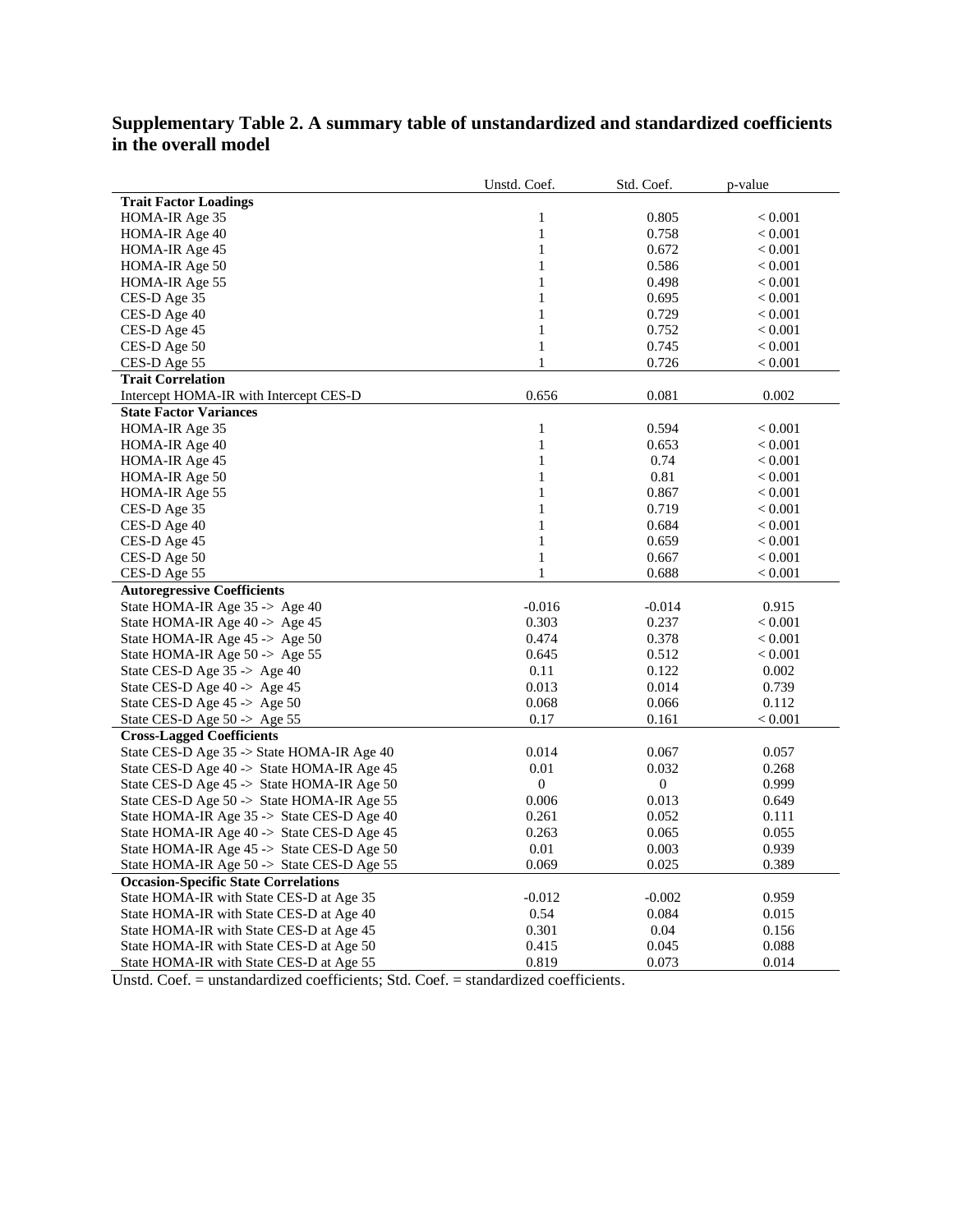## **Supplementary Table 3. A summary table of model estimates stratified by Black and White participants.**

|                                             | <b>Black Participants</b> |          |           | <b>White Participants</b> |          |             |
|---------------------------------------------|---------------------------|----------|-----------|---------------------------|----------|-------------|
|                                             | Unstd.                    | Std.     |           | Unstd.                    | Std.     |             |
|                                             | Coef.                     | Coef.    | p-value   | Coef.                     | Coef.    | p-value     |
| <b>Trait Factor Loadings</b>                |                           |          |           |                           |          |             |
| HOMA-IR Age 35                              | 1                         | 0.742    | < 0.001   | 1                         | 0.879    | < 0.001     |
| HOMA-IR Age 40                              | $\mathbf{1}$              | 0.75     | < 0.001   | $\mathbf{1}$              | 0.709    | < 0.001     |
| HOMA-IR Age 45                              | $\mathbf{1}$              | 0.653    | < 0.001   | $\mathbf{1}$              | 0.66     | < 0.001     |
| HOMA-IR Age 50                              | $\mathbf{1}$              | 0.587    | < 0.001   | $\mathbf{1}$              | 0.548    | < 0.001     |
| HOMA-IR Age 55                              | $\mathbf{1}$              | 0.519    | < 0.001   | $\mathbf{1}$              | 0.432    | < 0.001     |
| CES-D Age 35                                | $\mathbf{1}$              | 0.673    | < 0.001   | $\mathbf{1}$              | 0.715    | < 0.001     |
| CES-D Age 40                                | $\mathbf{1}$              | 0.724    | < 0.001   | $\mathbf{1}$              | 0.72     | < 0.001     |
| CES-D Age 45                                | 1                         | 0.74     | < 0.001   | $\mathbf{1}$              | 0.742    | < 0.001     |
| CES-D Age 50                                | $\mathbf{1}$              | 0.746    | < 0.001   | $\mathbf{1}$              | 0.718    | < 0.001     |
| CES-D Age 55                                | 1                         | 0.728    | < 0.001   | $\mathbf{1}$              | 0.702    | < 0.001     |
| <b>Trait Correlation</b>                    |                           |          |           |                           |          |             |
| Intercept HOMA-IR with Intercept CES-D      | 0.16                      | 0.018    | 0.629     | 0.32                      | 0.053    | 0.208       |
| <b>State Factor Variances</b>               |                           |          |           |                           |          |             |
| HOMA-IR Age 35                              | $\mathbf{1}$              | 0.671    | < 0.001   | $\mathbf{1}$              | 0.478    | $< 0.001\,$ |
| HOMA-IR Age 40                              | $\mathbf{1}$              | 0.661    | < 0.001   | $\mathbf{1}$              | 0.705    | < 0.001     |
| HOMA-IR Age 45                              | 1                         | 0.758    | < 0.001   | $\mathbf{1}$              | 0.752    | < 0.001     |
| HOMA-IR Age 50                              | $\mathbf{1}$              | 0.81     | < 0.001   | $\mathbf{1}$              | 0.837    | < 0.001     |
| HOMA-IR Age 55                              | $\mathbf{1}$              | 0.855    | $< 0.001$ | $\mathbf{1}$              | 0.902    | < 0.001     |
| CES-D Age 35                                | $\mathbf{1}$              | 0.74     | < 0.001   | $\mathbf{1}$              | 0.699    | < 0.001     |
| CES-D Age 40                                | $\mathbf{1}$              | 0.69     | < 0.001   | $\mathbf{1}$              | 0.693    | < 0.001     |
| CES-D Age 45                                | $\mathbf{1}$              | 0.672    | < 0.001   | $\mathbf{1}$              | 0.671    | < 0.001     |
| CES-D Age 50                                | $\mathbf{1}$              | 0.666    | $< 0.001$ | $\mathbf{1}$              | 0.696    | < 0.001     |
| CES-D Age 55                                | 1                         | 0.685    | < 0.001   | 1                         | 0.712    | < 0.001     |
| <b>Autoregressive Coefficients</b>          |                           |          |           |                           |          |             |
| State HOMA-IR Age 35 -> Age 40              | 0.003                     | 0.003    | 0.982     | 0.185                     | 0.101    | 0.718       |
| State HOMA-IR Age 40 -> Age 45              | 0.264                     | 0.2      | 0.01      | 0.374                     | 0.327    | 0.001       |
| State HOMA-IR Age 45 -> Age 50              | 0.369                     | 0.311    | < 0.001   | 0.62                      | 0.462    | < 0.001     |
| State HOMA-IR Age 50 -> Age 55              | 0.507                     | 0.425    | < 0.001   | 0.851                     | 0.622    | < 0.001     |
| State CES-D Age 35 -> Age 40                | 0.12                      | 0.138    | 0.012     | 0.064                     | 0.065    | 0.244       |
| State CES-D Age 40 -> Age 45                | 0.025                     | 0.026    | 0.668     | $-0.003$                  | $-0.003$ | 0.954       |
| State CES-D Age 45 -> Age 50                | 0.105                     | 0.107    | 0.071     | 0.061                     | 0.057    | 0.324       |
| State CES-D Age 50 -> Age 55                | 0.129                     | 0.123    | 0.026     | 0.23                      | 0.219    | < 0.001     |
| <b>Cross-Lagged Coefficients</b>            |                           |          |           |                           |          |             |
| State CES-D Age 35 -> State HOMA-IR Age 40  | 0.013                     | 0.062    | 0.221     | 0.02                      | 0.088    | 0.071       |
| State CES-D Age 40 -> State HOMA-IR Age 45  | 0.019                     | 0.059    | 0.169     | $-0.001$                  | $-0.003$ | 0.936       |
| State CES-D Age 45 -> State HOMA-IR Age 50  | $-0.005$                  | $-0.012$ | 0.77      | 0.009                     | 0.024    | 0.55        |
| State CES-D Age 50 -> State HOMA-IR Age 55  | $-0.012$                  | $-0.024$ | 0.571     | 0.024                     | 0.049    | 0.125       |
| State HOMA-IR Age 35 -> State CES-D Age 40  | 0.157                     | 0.039    | 0.322     | 0.488                     | 0.064    | 0.339       |
| State HOMA-IR Age 40 -> State CES-D Age 45  | 0.336                     | 0.085    | 0.096     | 0.289                     | 0.073    | 0.081       |
| State HOMA-IR Age 45 -> State CES-D Age 50  | $-0.077$                  | $-0.026$ | 0.668     | 0.247                     | 0.067    | 0.132       |
| State HOMA-IR Age 50 -> State CES-D Age 55  | 0.006                     | 0.002    | 0.962     | 0.219                     | 0.076    | 0.038       |
| <b>Occasion-Specific State Correlations</b> |                           |          |           |                           |          |             |
| State HOMA-IR with State CES-D at Age 35    | 0.058                     | 0.006    | 0.892     | $-0.218$                  | $-0.068$ | 0.381       |
| State HOMA-IR with State CES-D at Age 40    | 0.804                     | 0.106    | 0.028     | 0.387                     | 0.068    | 0.099       |
| State HOMA-IR with State CES-D at Age 45    | 0.309                     | 0.033    | 0.421     | 0.366                     | 0.063    | 0.076       |
| State HOMA-IR with State CES-D at Age 50    | 0.196                     | 0.018    | 0.64      | 0.681                     | 0.087    | 0.013       |
| State HOMA-IR with State CES-D at Age 55    | 0.725                     | 0.057    | 0.198     | 0.825                     | 0.086    | 0.023       |

Unstd. Coef. = unstandardized coefficients; Std. Coef. = standardized coefficients